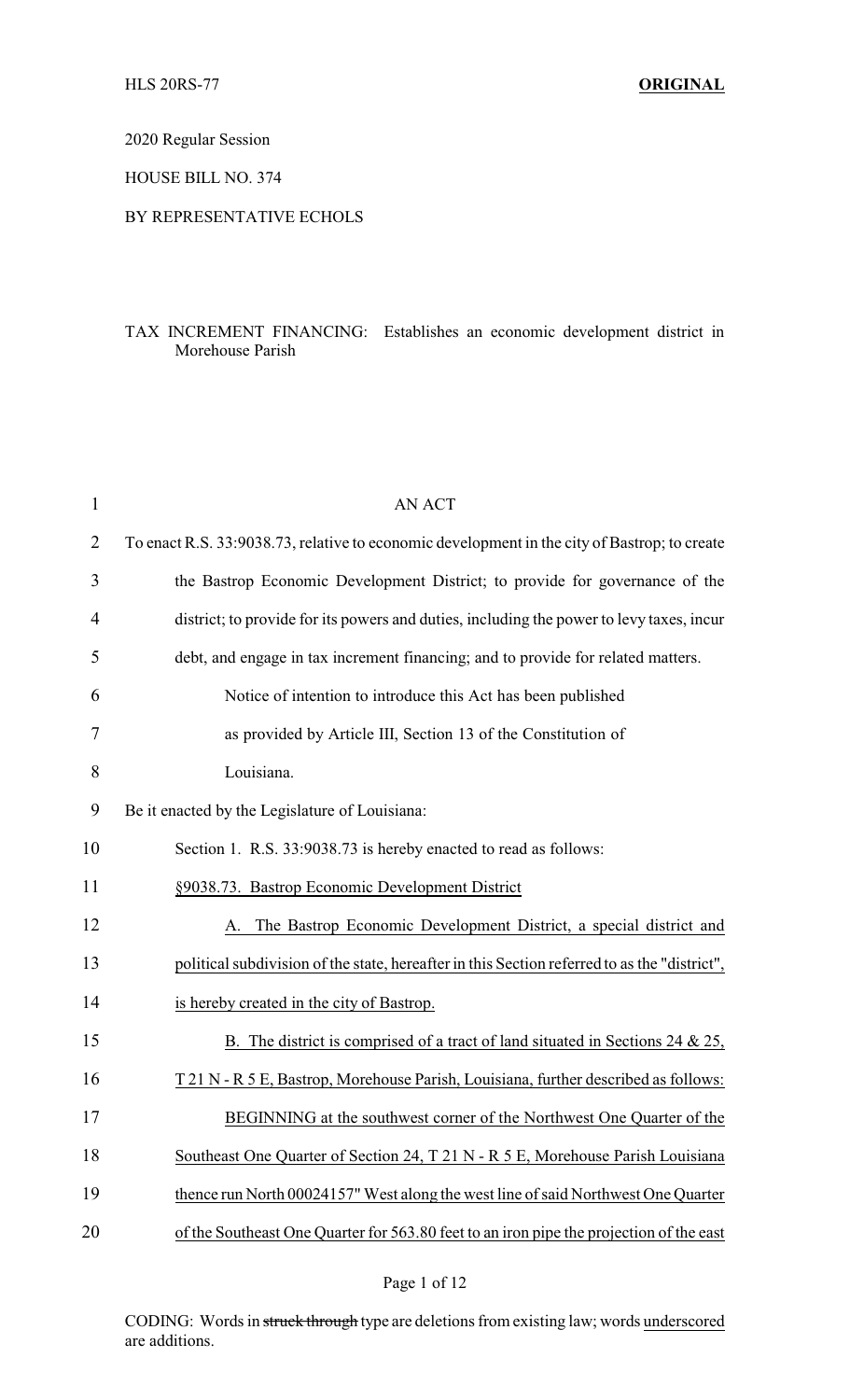| $\mathbf{1}$   | right of way line of the Arkansas, Louisiana & Missouri Railroad; thence run North                       |
|----------------|----------------------------------------------------------------------------------------------------------|
| $\overline{2}$ | 32°00'38" East along said projection and right of way for 1095.72 feet to point in the                   |
| 3              | west right of way line of East Carter Avenue; thence run South 00009'45" West                            |
| 4              | along said right of way line for 172.99 feet to a point in the south line of the                         |
| 5              | Southwest One Quarter of the Northeast One Quarter; thence run North 89°50'15"                           |
| 6              | West along said south line for 7.94 feet to a point; thence run South $00^{\circ}0945$ " West            |
| 7              | for 60.02 feet to a point; thence run South $89^{\circ}50'15''$ East for 34.34 feet to a point;          |
| 8              | thence run South $00^{\circ}39'07''$ East for 678.28 feet to a cap; thence run South $89^{\circ}43'41''$ |
| 9              | East for 448.80 feet to an iron pipe in the east line of the Northwest One Quarter of                    |
| 10             | the Southeast One Quarter; thence run South 00°45 06" East along said east line for                      |
| 11             | 245.90 feet to an iron pipe at the northwest corner of Lot 12 of Summerlin Place as                      |
| 12             | per Official Plat Book 2, Page 21; thence run South 89°44'52" East along the north                       |
| 13             | line of said Lot 12 for 118.81 feet to an iron pipe at the northeast corner thereof;                     |
| 14             | thence run South 00048'48" East along the east line of said Lot 12 for 304.03 feet to                    |
| 15             | a rebar at the southeast corner thereof and being in the north right of way line of                      |
| 16             | Summerlin Lane; thence run North 89°50'25" West along said right of way line and                         |
| 17             | south line of said Lot 12 for 118.96 feet to a point at the southwest corner of said Lot                 |
| 18             | 12; thence run North 00°47 03" West along the west line of said Lot 12 for 27.14 feet                    |
| 19             | to a point; thence run South 89°41'28" West for 115.95 feet to a point; thence run                       |
| 20             | South 00045'52" East for 57.61 feet to a point; thence run South 89°50'25" East for                      |
| 21             | 78.89 feet to a point in the west line of Orval Avenue; thence run South 00°43 41"                       |
| 22             | East along said right of way line for 147.67 feet to a point; thence run South                           |
| 23             | 89°44'16" West for 78.79 feet to a point; thence run South 00045 52" East for 98.34                      |
| 24             | feet to an iron pipe; thence run North 89°44'16" East for 78.73 feet to an iron pipe                     |
| 25             | in the west right of way line of said Orval Avenue; thence run South 00043'41" East                      |
| 26             | along said right of way line for 49.17 feet to an iron pipe; thence run South 89°44'16"                  |
| 27             | West for 78.70 feet to a cap; thence run North 89°53'40" West for 39.07 feet to a                        |
| 28             | point; thence run North 00°35'20" West for 110.21 feet to an iron pipe; thence run                       |
| 29             | North 89°53'37" West for 147.77 feet to a monument; thence run South 00°36'28"                           |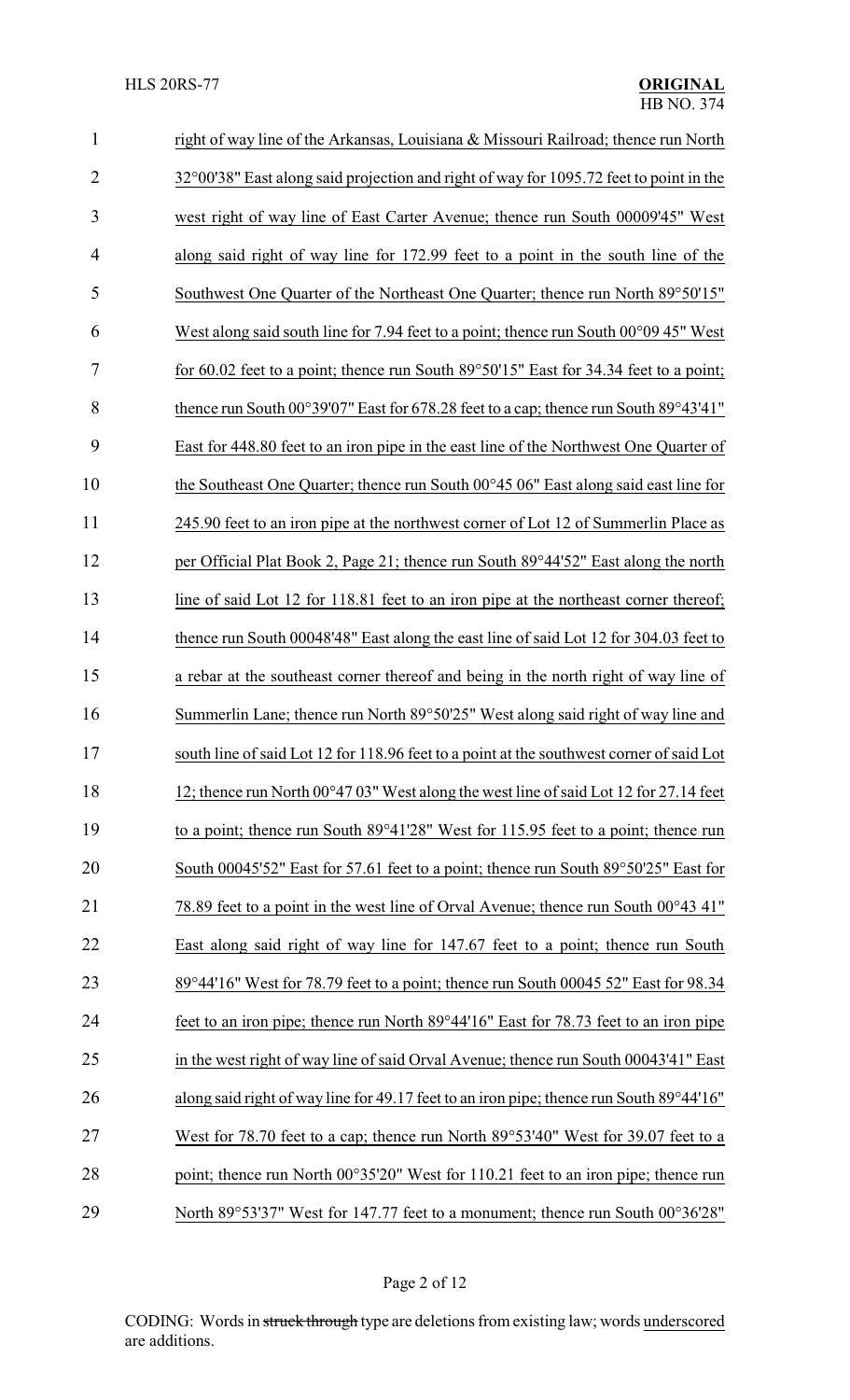| $\mathbf{1}$   | East for 141.04 feet to a point in the projection of the south line of Orval Avenue;        |
|----------------|---------------------------------------------------------------------------------------------|
| $\overline{2}$ | thence run South 89°57'07" East along said projection for 30.01 feet to a point;            |
| 3              | thence run North 89°55'34" East along said projection and the north line of Lot 2 of        |
| $\overline{4}$ | Block 2 of Fairview Addition to Bastrop as per Official Plat Book 1, Page 21 of the         |
| 5              | records of Morehouse Parish, Louisiana for 177.08 feet to a monument at the                 |
| 6              | northeast corner of said Lot 2; thence run South 00°42 38" East along the east line         |
| 7              | of Lots 2, 3 & 6 of Block 2 of said Fairview Addition for 179.77 feet to a point at the     |
| 8              | southeast corner of said Lot 6; thence run North 89°55'34" East along the north line        |
| 9              | of Lot 8 of said Block 2 for 177.02 feet to an iron pipe; thence run South 00°41'16"        |
| 10             | East along the east line of Lots $8 \& 9$ of said Block 2 for 156.59 feet to an iron pipe;  |
| 11             | thence run South 00049122" East for 59.66 feet to a point at the northeast corner of        |
| 12             | Block 7 of said Fairview Addition; thence run South 00°49'22" East along the east           |
| 13             | line of said Block 7 and the projection thereof for 220.42 feet to an iron pipe; thence     |
| 14             | run South 89°53'29" West for 132.65 feet to an iron pipe in the projection of the east      |
| 15             | line of Lot 2 of Block 8 of said Fairview Addition; thence run South 00°58 16" East         |
| 16             | along said east line and the projection thereof for 90.39 feet to an iron pipe at the       |
| 17             | southeast corner of said Lot 2; thence run North 89041343" East along the north line        |
| 18             | of Lot 4 of said Block 8 for 132.19 feet to a rebar at the northeast corner of said Lot     |
| 19             | 4 being in the west right of way line of Fox Street; thence run South 00°36'46" East        |
| 20             | along said west right of way line being the east line of Lots 4, 5, 8 $\&$ 9 of said Block  |
| 21             | 8 and Lots 1, 4 & 5 of Block 15 of said Fairview Addition for 475.25 feet to a point        |
| 22             | at the southeast corner of said Lot 5; thence run South 45°32'41" West for 79.61 feet       |
| 23             | to a point at the northeast corner of Block 1 of the Fox Addition as per Official Plat      |
| 24             | Book 1, Page 14; thence run South 00°07'46" East along the east line of said Block          |
| 25             | 1 for 400.22 feet to a point in the north right of way line of Charles Avenue; thence       |
| 26             | run South 89°43'40" West along said right of way line and south line of Lots 15 $\&$        |
| 27             | 16 of said Block 1 for 211.13 feet to a point at the southwest corner of Lot 15; thence     |
| 28             | run South $00^{\circ}0836$ " East along the projection of the west line of said Block 1 for |
| 29             | 42.31 feet to a point in the south right of way line of Charles Avenue also being           |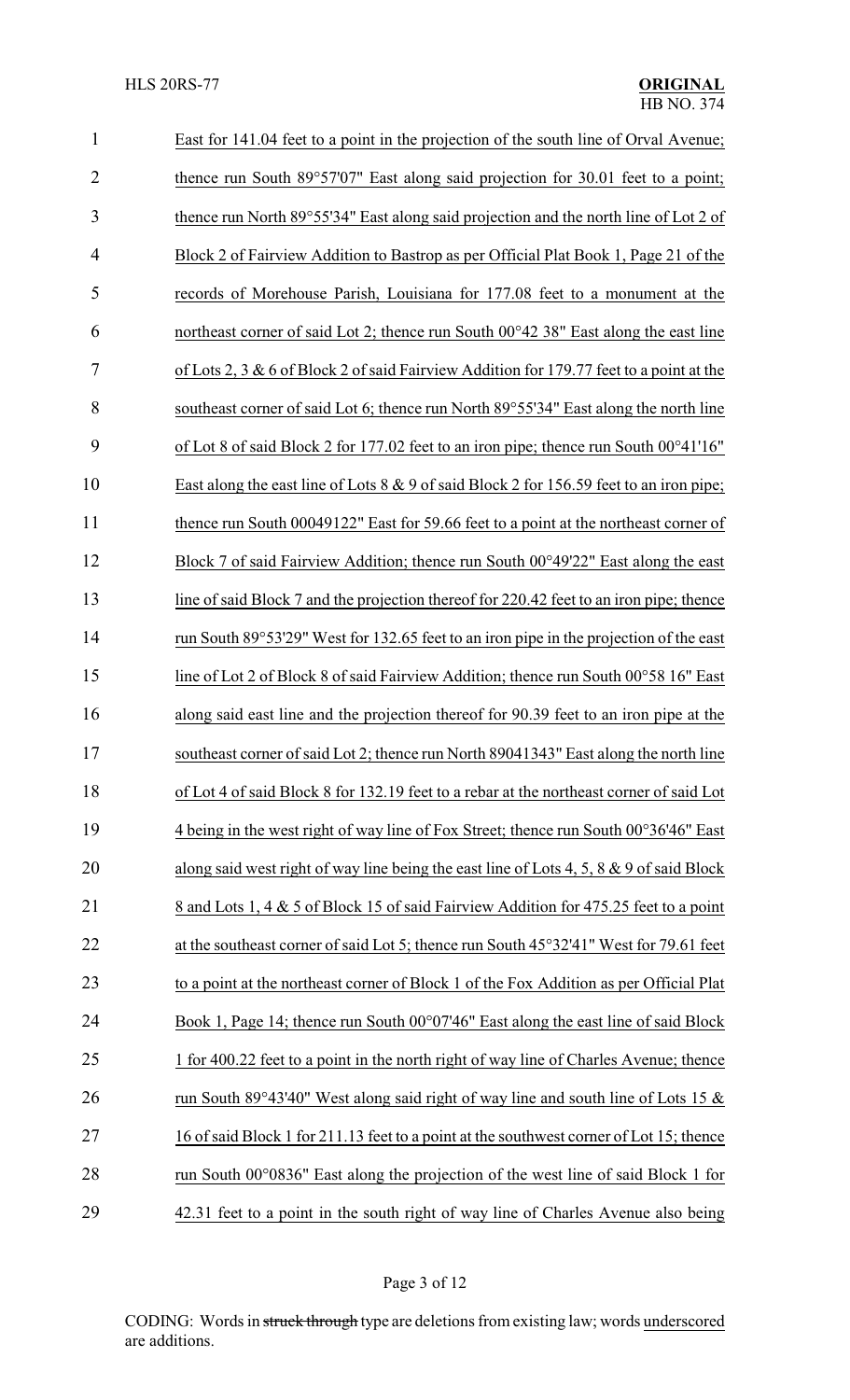| $\mathbf{1}$   | north line of Lot 6 of Block 6 of the Spear Property as per Conveyance Book 61,                |
|----------------|------------------------------------------------------------------------------------------------|
| $\overline{2}$ | Page 88 $\frac{1}{2}$ ; thence run North 89°33 28" East along said right of way line and north |
| 3              | line of Lots 6 & 7of said Block 6 of the Spear Property for 123.08 feet to a point;            |
| $\overline{4}$ | thence run South 00021125" East for 149.85 feet to an iron pipe; thence run North              |
| 5              | 89°34'15" East for 100.09 feet to an iron pipe; thence run South 00°15'47" East for            |
| 6              | 149.82 feet to an iron pipe in the south line of Lot 8 also being the north right of way       |
| 7              | line of John Avenue; thence run South 89°34'17" West along said lot line and right             |
| 8              | of way line for 99.85 feet to a point; thence run South 00°21125" East for 50.08 feet          |
| 9              | to a point in the south right of way line of said John Avenue also being in the north          |
| 10             | line of Lot 4 of said Spear Property; thence run North 89°36'10" East along the north          |
| 11             | line of Lots 4, 3 & 2 for 199.34 feet to a monument; thence run South $00^{\circ}2758$ " East  |
| 12             | for 276.76 feet to an aluminum monument in the north right of way line of Colliers             |
| 13             | Lane and the south line of Lot 2; thence run South $89^{\circ}34'35''$ West along said right   |
| 14             | of way line and south line of Lots $2 \& 3$ for 150.00 feet to a point at the southwest        |
| 15             | corner of Lot 3; thence run South 63°55'38" West along said right of way line and              |
| 16             | south line of Lots 4 and 1 and the projection thereof for 213.53 feet to a point; thence       |
| 17             | run South 64°03'51" West along said right of way line for 443.05 feet to a point;              |
| 18             | thence run South 89°20'52" West along said right of way line for 502.35 feet to a an           |
| 19             | iron pipe in the western right of way line of Center Street; thence run South 00036            |
| 20             | 17" East along the west right of way line of Center Street and the east line of Lot 8          |
| 21             | of Shockney's Addition as per Notarial Book 42, Page 801 of the records of                     |
| 22             | Morehouse Parish, Louisiana for 194.91 feet to a point at the southeast corner of said         |
| 23             | Lot 8; thence run South 89 $\degree$ 0T53" West along the south line of Lots 8, 9 & 10 of said |
| 24             | Shockney's Addition and the projection thereof for 195.00 feet to a point; thence run          |
| 25             | South 00°27 52" East for 144.14 feet to an iron pipe in the north right of way line of         |
| 26             | East Cypress Avenue; thence run South 89°36 55" West along said right of way line              |
| 27             | for 189.68 feet to point in the east right of way line of the Missouri Pacific Railroad;       |
| 28             | thence run North 00059 51" West along said right of way line for 913.46 feet to an             |
| 29             | iron pipe; thence run North 89°00'13" East along said right of way line for 25.00 feet         |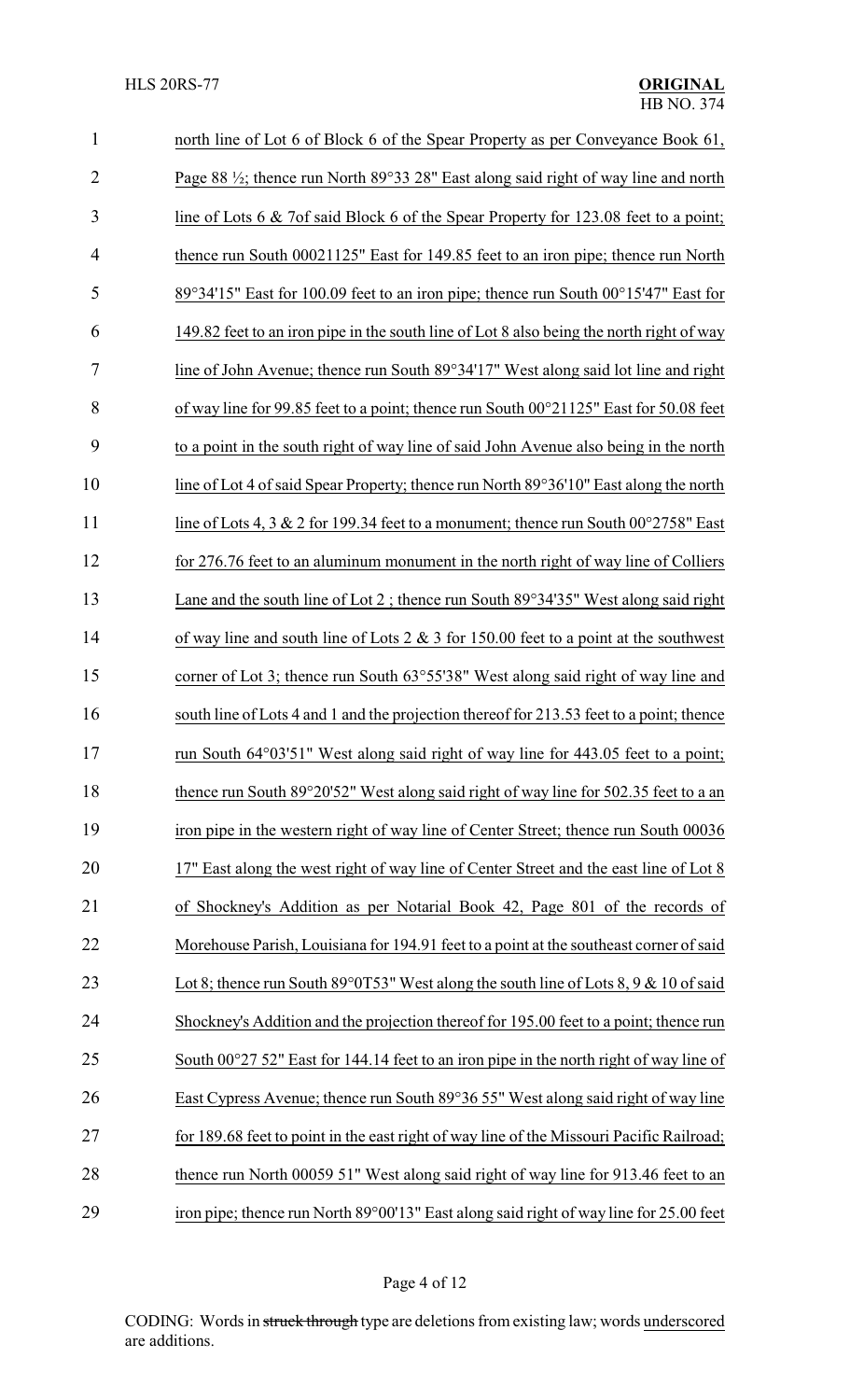| $\mathbf{1}$   | to an iron pipe; thence run North 00°59'52" West along said right of way line for                  |
|----------------|----------------------------------------------------------------------------------------------------|
| $\overline{2}$ | 164.36 feet to the P.C. of a curve to the left; thence run in a northwesterly direction            |
| 3              | along said right of way and curve having a Radius of 3066.08 feet, the Chord being                 |
| 4              | North 06°07'05" West 547.18 feet for 547.91 feet to the P.T. of said curve; thence                 |
| 5              | run North 11°14'11" West along said right of way line for 326.95 feet to a point;                  |
| 6              | thence run EAST 296.59 feet to a point; thence run North 34°23'01" East for 316.28                 |
| 7              | feet to a an iron pipe; thence run North 22°19'18" East for 107.05 feet to a point;                |
| 8              | thence run North 09°20'14" East for 115.80 feet to a point; thence run North                       |
| 9              | $00^{\circ}52'53''$ West for 654.36 feet to a point; thence run North $00^{\circ}08'12''$ West for |
| 10             | 66.79 feet to a point; thence run South 89°48′05" West for 10.28 feet to a set 1" iron             |
| 11             | pipe in the west line of the Southwest One Quarter of the Southeast One Quarter of                 |
| 12             | Section 24; thence run North 00°24'57" West along said west line for 132.00 feet to                |
| 13             | a point and The Point Of Beginning.                                                                |
| 14             | C. The district is created to provide for cooperative economic development                         |
| 15             | between the district, the city of Bastrop, Morehouse Parish, the state, and the owner              |
| 16             | or owners of property within the district in order to provide for costs related to                 |
| 17             | infrastructure and other economic development initiatives within the district as                   |
| 18             | determined by the governing authority of the district.                                             |
| 19             | D. The district shall be governed by the governing authority of Bastrop.                           |
| 20             | E. The district, acting by and through its governing authority, may exercise                       |
| 21             | all powers of a political subdivision and a special district necessary or convenient for           |
| 22             | carrying out its objects and purposes including but not limited to the following:                  |
| 23             | To sue and to be sued.                                                                             |
| 24             | To adopt bylaws and rules and regulations.                                                         |
| 25             | (3) To receive by gift, grant, or donation any sum of money, property, aid                         |
| 26             | or assistance from the United States, the state of Louisiana, or any political                     |
| 27             | subdivision thereof, or any person, firm, or corporation.                                          |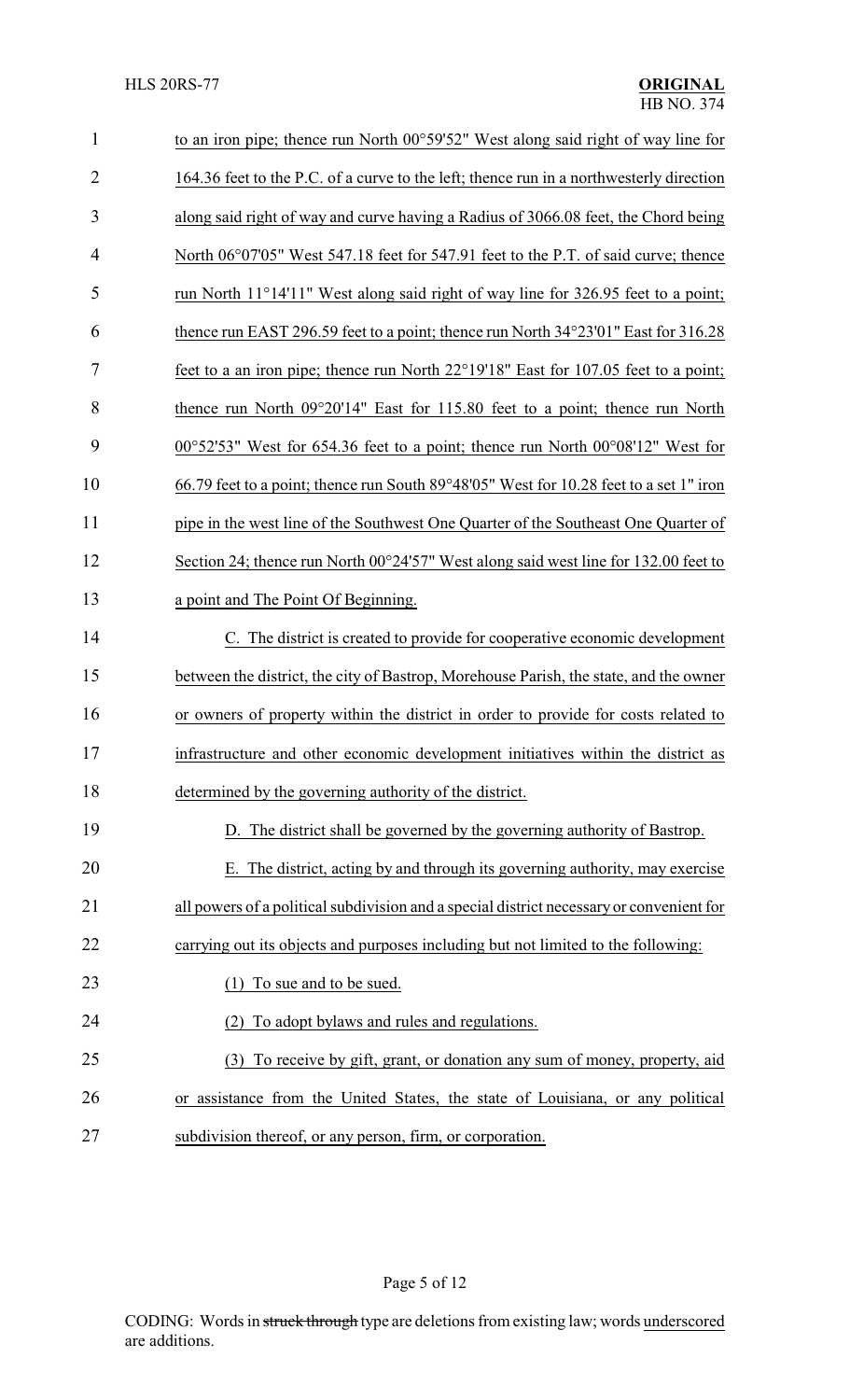| $\mathbf{1}$   | To enter contracts, agreements, or cooperative endeavors with the state<br>(4)            |  |
|----------------|-------------------------------------------------------------------------------------------|--|
| $\overline{2}$ | and its political subdivisions or political corporations and with any public or private   |  |
| 3              | association, corporation, business entity, or individual.                                 |  |
| 4              | (5) To appoint officers, agents, and employees, prescribe their duties, and fix           |  |
| 5              | their compensation.                                                                       |  |
| 6              | To acquire by gift, grant, purchase, or lease property as necessary or<br>(6)             |  |
| 7              | desirable for carrying out its objectives and purposes and to mortgage and sell           |  |
| 8              | property.                                                                                 |  |
| 9              | In its own name and on its own behalf, to incur debt and to issue bonds,<br>(7)           |  |
| 10             | notes, certificates, and other evidences of indebtedness. For this purpose the district   |  |
| 11             | is deemed and shall be considered an issuer for purposes of R.S. 33:9037 and is, to       |  |
| 12             | the extent not in conflict with this Section, subject to the provisions of R.S. 33:9037.  |  |
| 13             | (8) To establish funds or accounts as necessary for the conduct of its affairs.           |  |
| 14             | (9) To do all things reasonably necessary to accomplish the purposes of this              |  |
| 15             | Section.                                                                                  |  |
| 16             | (10)<br>To designate by ordinance any territory within the district as a                  |  |
| 17             | subdistrict in which shall be exercised, to the exclusion of the remainder of the         |  |
| 18             | district, any authority provided to the district by Subsection F of this Section or any   |  |
| 19             | other provision of this Section or other law.                                             |  |
| 20             | $F(1)$ To provide for the costs of a project to fund infrastructure within the            |  |
| 21             | district, the district shall have such tax increment finance authority, taxing authority, |  |
| 22             | and other authority that is provided to local governmental subdivisions in Part II of     |  |
| 23             | this Chapter, including but not limited to the following: ad valorem tax increment        |  |
| 24             | financing and bonding in R.S. 33:9038.33; sales tax increment financing and bonding       |  |
| 25             | in R.S. 33:9038.34; cooperative endeavor authority in R.S. 33:9038.35; bond               |  |
| 26             | authority in R.S. 33:9038.38; and ad valorem, sales tax, and hotel occupancy tax          |  |
| 27             | authority in R.S. 33:9038.39. A project to fund infrastructure within the district is     |  |
| 28             | hereby deemed to be an "economic development project" within the meaning                  |  |
| 29             | provided for in that Part. An agreement entered by the district and any affected tax      |  |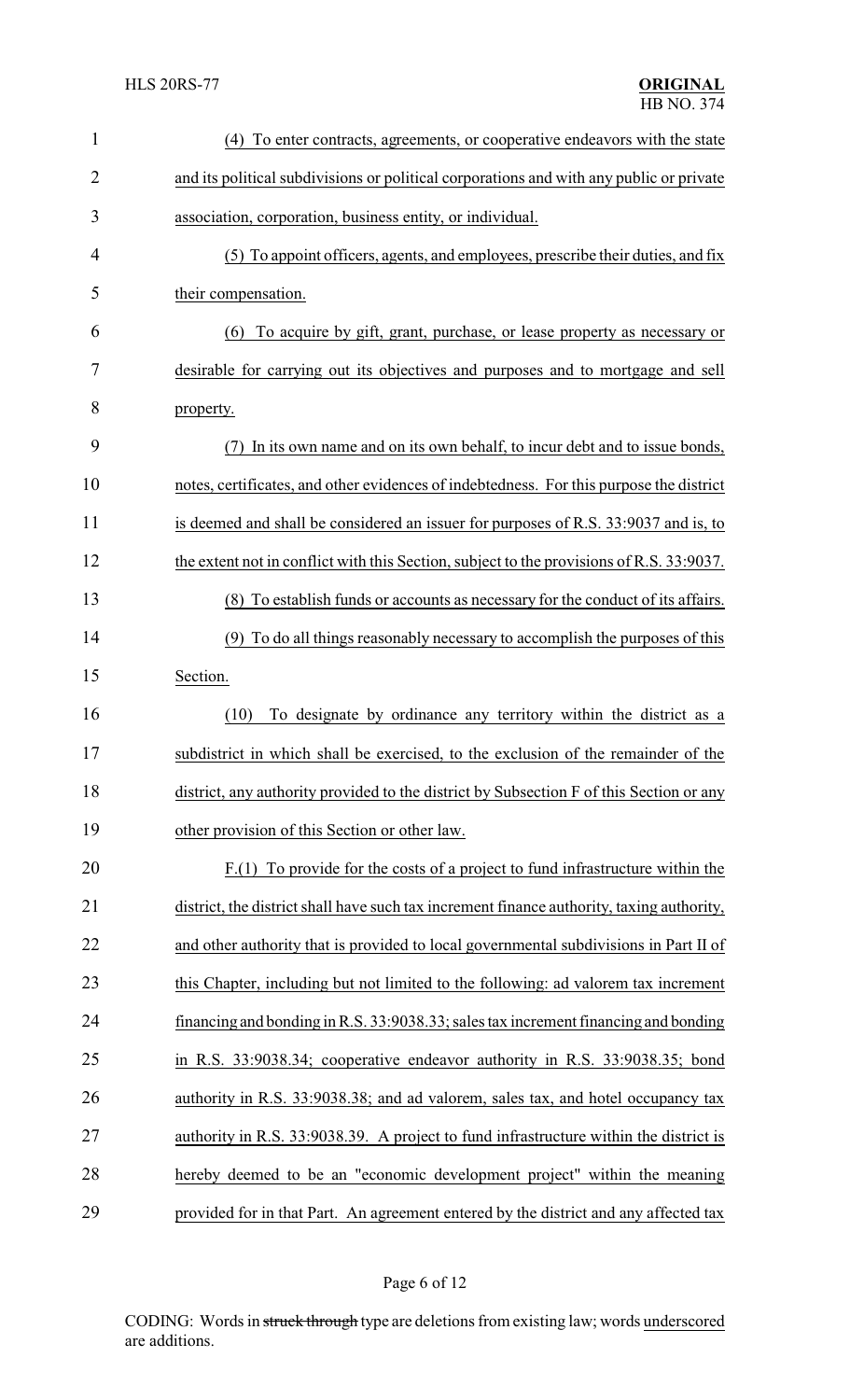| $\mathbf{1}$   | recipient entity authorizing the use and dedication of the affected tax recipient          |  |
|----------------|--------------------------------------------------------------------------------------------|--|
| $\overline{2}$ | entity's incremental increase in taxes may include additional public or private entities   |  |
| 3              | as parties to such agreement and may include such terms, conditions, and other             |  |
| 4              | provisions to which all parties to such agreement consent.                                 |  |
| 5              | (2) Notwithstanding any provision of Part II of this Chapter or any other law              |  |
| 6              | to the contrary, any powers, authorities, or duties granted under such laws may be         |  |
| 7              | restricted to a subdistrict, the territory of which shall be established by ordinance of   |  |
| 8              | the governing authority of the district.                                                   |  |
| 9              | The district may pledge any taxes collected under the authority of this<br>G.              |  |
| 10             | Section to any economic development project in furtherance of the purposes of the          |  |
| 11             | district.                                                                                  |  |
| 12             | The district may construct and acquire facilities, including the<br>H.(1)                  |  |
| 13             | acquisition of sites and other necessary property or appurtenances thereto within the      |  |
| 14             | district, or outside the district if the project is undertaken conjointly with other local |  |
| 15             | units of government, under the authority of the Local Services Law, R.S. 33:1321 et        |  |
| 16             | seq. or other authorizing authority and may acquire, construct, improve, operate,          |  |
| 17             | maintain, and provide improvements and services necessary therefor, including but          |  |
| 18             | not limited to roads, street lighting, bridges, rail facilities, drainage, sewage disposal |  |
| 19             | facilities, solid waste disposal facilities, waterworks, and other utilities and related   |  |
| 20             | properties.                                                                                |  |
| 21             | The district shall also have the authority to sell, lease, or otherwise<br>(2)             |  |
| 22             | dispose of, by suitable and appropriate contract, to any enterprise located or existing    |  |
| 23             | within the district all or any part of a site, building, or other property owned by the    |  |
| 24             | district. In determining the consideration for any contract to lease, sell, or otherwise   |  |
| 25             | dispose of lands, buildings, or other property of the district, the governing authority    |  |
| 26             | may take into consideration the value of the lands, buildings, or other properties         |  |
| 27             | involved as well as the potential value of the economic impact of the enterprise being     |  |
| 28             | induced to locate or expand within the district. Such economic impact shall include        |  |
| 29             | increased employment, increased use of local labor, wages and salaries to be paid,         |  |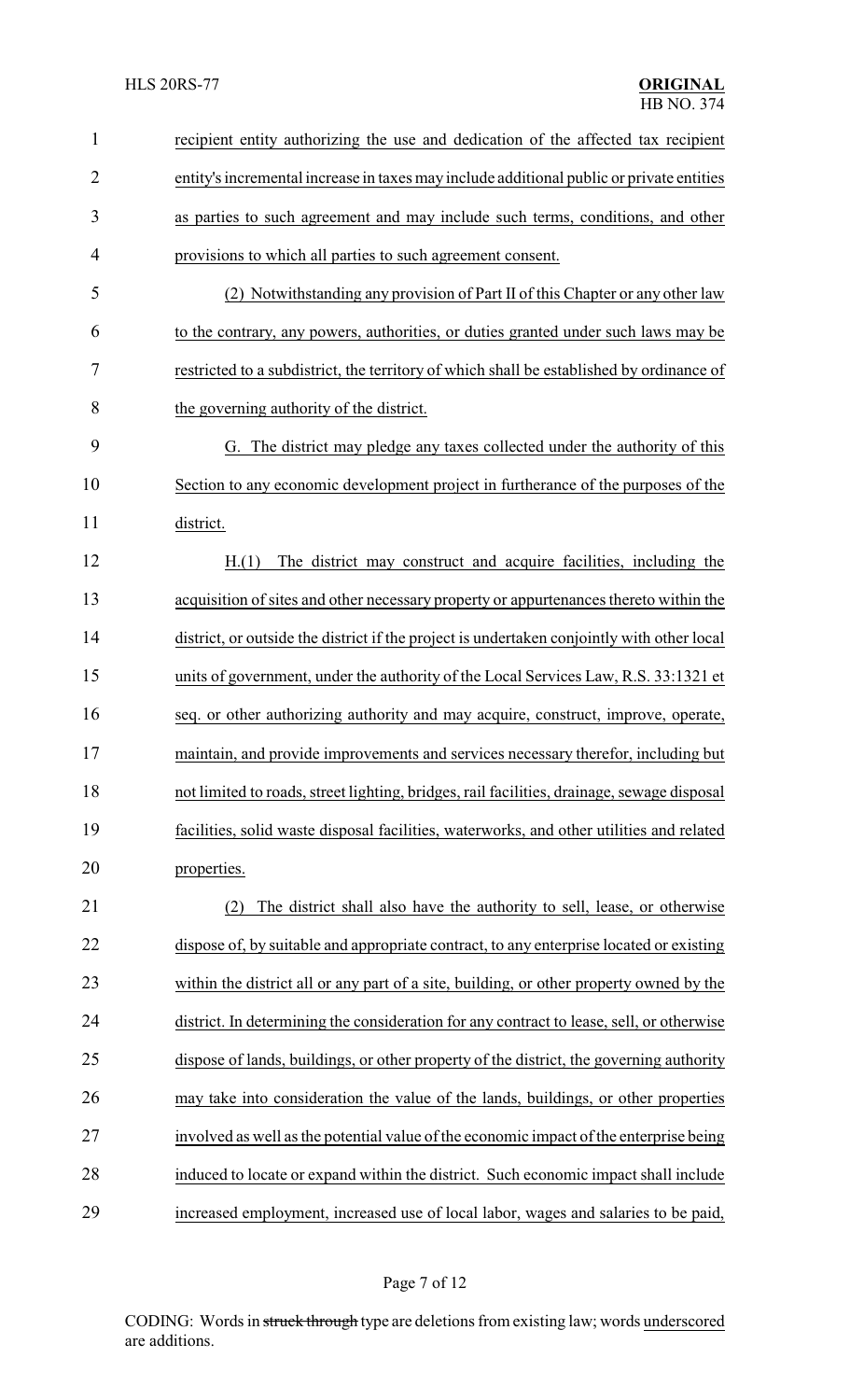| consumption of local materials, products, and resources, and special tax revenues to    |  |
|-----------------------------------------------------------------------------------------|--|
| be generated by the enterprise acquiring or leasing lands, buildings, or other property |  |
| from the district. The district may enter into leases.                                  |  |

 (3) The resolution or ordinance adopted by the governing authority authorizing any lease, sale, or other disposition of lands, buildings, or other property of the district or any attachment thereto shall set forth, in a general way, the terms of the authorized lease, sale, or other disposition, and such resolution or ordinance shall be published as soon as possible in one issue of the official journal of the district. For a period of thirty days from the date of publication of any such resolution or ordinance, any interested person may contest the legality of such resolution or ordinance or the validity of the authorized lease, sale, or other disposition of district property, after which time no one shall have any cause of action to contest the legality of the resolution or ordinance or to draw into question the legality of the authorized lease, sale, or other disposition of district property for any cause whatsoever, and it shall be conclusively presumed thereafter that every legal requirement has been complied with and no court shall have authority to inquire into such matters after the lapse of thirty days.

18 I. The governing authority may levy annually an ad valorem tax, provided that the amount, term, and purpose of said tax, as set out in a proposition submitted to a vote in accordance with the Louisiana Election Code, shall be approved by a majority of the qualified electors of the district voting in an election held for that purpose. All funds derived under this Section may be used for any expenses or purposes of the district.

 J.(1) The district may levy and cause to be collected a sales and use tax within the boundaries of the district for purposes and at a rate provided by the proposition authorizing its levy, which tax may exceed the limitation set forth in Article VI, Section 29(A) of the Constitution of Louisiana, if the proposition is approved by a majority of the qualified electors of the district voting in the election held for such purpose.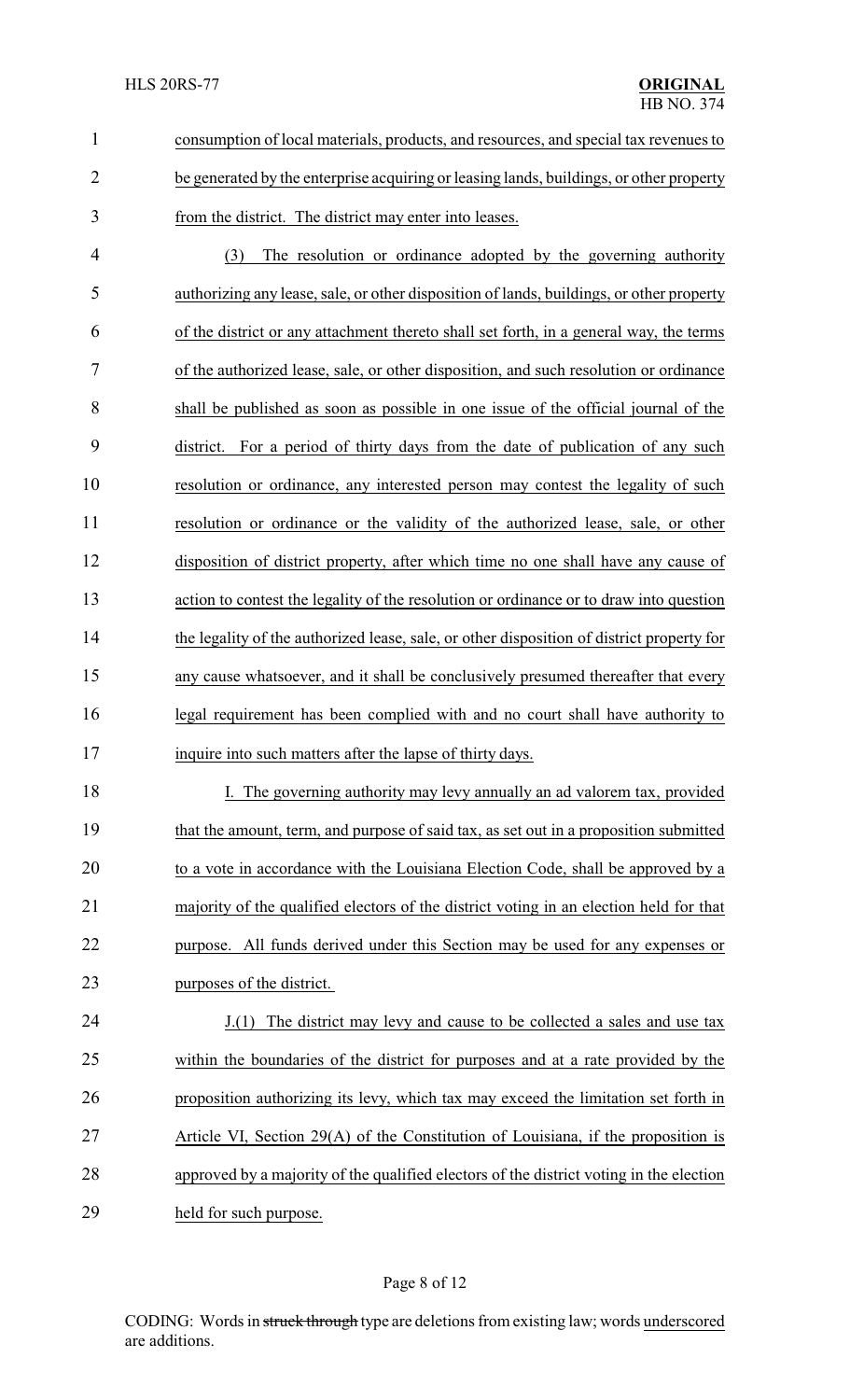| $\mathbf{1}$   | (2) An election shall be conducted in accordance with the provisions of the              |  |
|----------------|------------------------------------------------------------------------------------------|--|
| $\overline{2}$ | Louisiana Election Code and at the time another election is being conducted              |  |
| 3              | throughout the state.                                                                    |  |
| $\overline{4}$ | (3) The tax shall be levied upon the sale at retail, the use, the lease or rental,       |  |
| 5              | consumption, the distribution, and storage for use or consumption of tangible            |  |
| 6              | personal property, and upon the sales of services within the district, all as presently  |  |
| 7              | defined in R.S. $47:301$ et seq.                                                         |  |
| 8              | (4) Except where inapplicable, the procedure established by R.S. 47:301 et               |  |
| 9              | seq. shall be followed in the imposition, collection, and enforcement of the tax, and    |  |
| 10             | procedural details necessary to supplement those Sections and to make them               |  |
| 11             | applicable to the tax authorized by this Subsection shall be fixed in the resolution     |  |
| 12             | imposing the tax.                                                                        |  |
| 13             | $K(1)$ The district may incur debt for any one or more of its lawful purposes            |  |
| 14             | set forth in this Section, to issue in its name negotiable bonds, notes, certificates of |  |
| 15             | indebtedness, or other evidences of debt, and to provide for the security and payment    |  |
| 16             | thereof. The district may in its own name and behalf incur debt and issue general        |  |
| 17             | obligation ad valorem property tax secured bonds under the authority of and subject      |  |
| 18             | to the provisions of Article VI, Section 33 of the Constitution of Louisiana, Subpart    |  |
| 19             | A of Part III of Chapter 4 of Subtitle II of Title 39 of the Louisiana Revised Statutes  |  |
| 20             | of 1950, when approved by a majority of the qualified voters of the district who vote    |  |
| 21             | in a special election called and conducted under the authority of the Louisiana          |  |
| 22             | Election Code. General obligation bonds of the district may be issued for any of the     |  |
| 23             | purposes for which the district is created or is authorized to act under any provisions  |  |
| 24             | of this Section, all of which purposes are hereby found and declared to be public        |  |
| 25             | purposes and functions of the state of Louisiana, which are delegated to the district.   |  |
| 26             | (2) The district may, in its own name and behalf, issue revenue bonds for the            |  |
| 27             | purposes for which the district is created or is authorized to act under any of the      |  |
| 28             | provisions of this Section, including industrial and commercial development revenue      |  |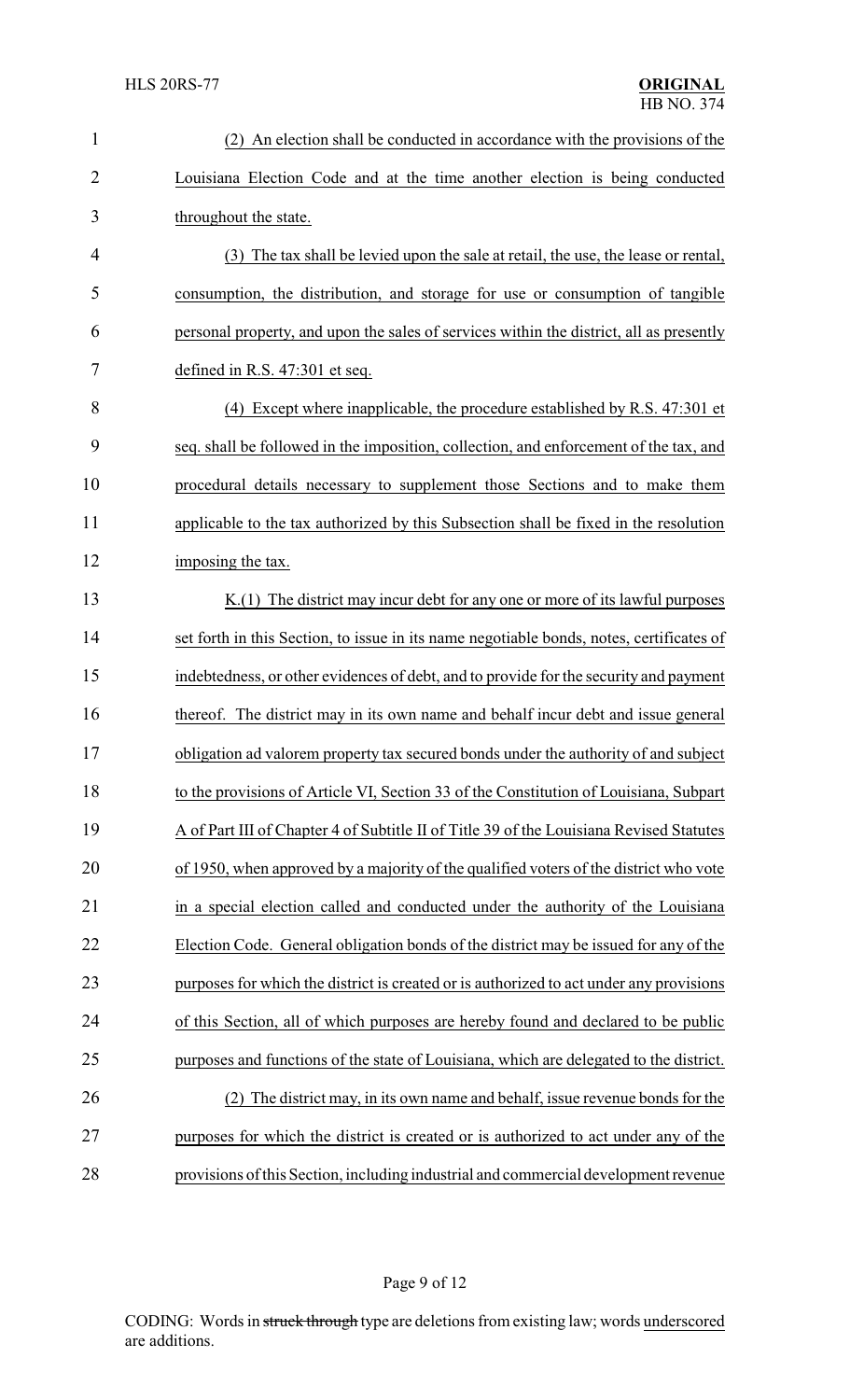| $\mathbf{1}$   | The bonds shall be issued in the manner as provided for in R.S. 39:991<br>bonds.        |  |
|----------------|-----------------------------------------------------------------------------------------|--|
| $\overline{2}$ | through 1001 and R.S. 39:1011 through 1024.                                             |  |
| 3              | (3) The district may, in its own name and behalf, borrow from time to time              |  |
| 4              | in the form of certificates of indebtedness. The certificates shall be secured by the   |  |
| 5              | dedication and pledge of monies of the district derived from any lawful sources,        |  |
| 6              | including fees, lease rentals, service charges, local service agreement payments from   |  |
| 7              | one or more other contracting parties, the avails of ad valorem property taxation, or   |  |
| 8              | any combination of such sources of income, provided that the term of such               |  |
| 9              | certificates shall not exceed ten years and the annual debt service on the amount       |  |
| 10             | borrowed shall not exceed the anticipated revenues to be dedicated and pledged to       |  |
| 11             | the payment of the certificates of indebtedness, as shall be estimated by the           |  |
| 12             | governing authority of the district at the time of the adoption of the resolution       |  |
| 13             | authorizing the issuance of such certificates. The estimate of the governing authority  |  |
| 14             | referred to in the authorizing resolution shall be conclusive for all purposes of this  |  |
| 15             | Section.                                                                                |  |
| 16             | The district may borrow the amount of the anticipated proceeds of the ad<br>(4)         |  |
| 17             | valorem tax authorized by this Section for a period not to exceed ten years and may     |  |
| 18             | issue certificates of indebtedness therefor and may dedicate the avails of the tax      |  |
| 19             | funded for the payment thereof for the period of time said certificates are             |  |
| 20             | outstanding.                                                                            |  |
| 21             | The governing authority of the district may adopt resolutions or<br>(5)                 |  |
| 22             | ordinances as necessary for ordering, holding, canvassing, and promulgating the         |  |
| 23             | returns of any election required for the issuance of general obligation bonds, or       |  |
| 24             | limited tax secured obligations, or for the voting of a property tax millage, which     |  |
| 25             | resolutions or ordinances may include covenants for the security and payment of any     |  |
| 26             | bonds or other evidence of debt so issued.                                              |  |
| 27             | (6) For a period of thirty days from the date of publication of any resolution          |  |
| 28             | or ordinance authorizing the issuance of any bonds, certificates of indebtedness,       |  |
| 29             | notes, or other evidence of debt of the district, any interested person may contest the |  |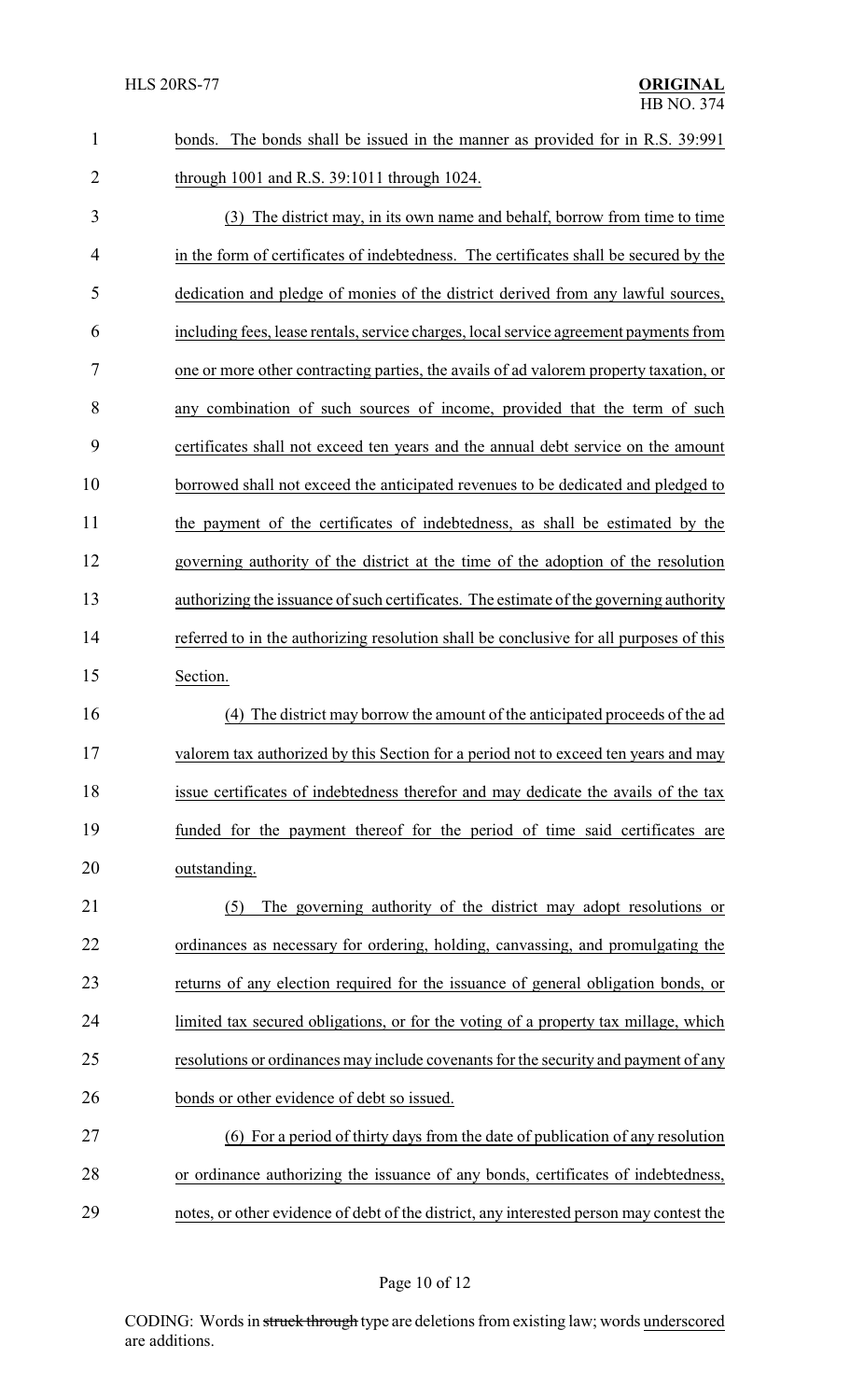| 1              | legality of such resolution or ordinance and the validity of such bonds, certificates   |
|----------------|-----------------------------------------------------------------------------------------|
| $\overline{2}$ | of indebtedness, notes, or other evidence of debt issued or proposed to be issued       |
| 3              | thereunder and the security of their payment, after which time no one shall have any    |
| 4              | cause of action to contest the legality of said resolution or ordinance or to draw in   |
| 5              | question the legality of said bonds, certificates of indebtedness, notes, or other      |
| 6              | evidence of debt, the security therefor, or the debts represented thereby for any cause |
| 7              | whatever, and it shall be conclusively presumed that every legal requirement has        |
| 8              | been complied with, and no court shall have authority to inquire into such matters      |
| 9              | after the lapse of thirty days.                                                         |
| 10             | The issuance and sale of such bonds, certificates of indebtedness, notes,               |
| 11             | or other evidence of debt by the district is subject to approval by the State Bond      |
| 12             | Commission.                                                                             |
| 13             | (8) Such bonds, certificates of indebtedness, notes, or other evidence of debt          |
| 14             | have all the qualities of negotiable instruments under the commercial laws of the       |
| 15             | state of Louisiana.                                                                     |
|                |                                                                                         |

## DIGEST

The digest printed below was prepared by House Legislative Services. It constitutes no part of the legislative instrument. The keyword, one-liner, abstract, and digest do not constitute part of the law or proof or indicia of legislative intent. [R.S. 1:13(B) and 24:177(E)]

| HB 374 Original | 2020 Regular Session | Echols |
|-----------------|----------------------|--------|
|                 |                      |        |

**Abstract:** Creates the Bastrop Economic Development District.

Proposed law creates the Bastrop Economic Development District to provide for cooperative economic development between the district, the city of Bastrop, Morehouse Parish, the state, and the owner or owners of property within the district in order to provide for costs related to infrastructure and other economic development initiatives.

Proposed law specifies the district's boundaries and provides that the governing authority of Bastrop governs the district.

Proposed law authorizes the district to exercise power necessary or convenient for carrying out its objects and purposes including:

- (1) To sue and to be sued.
- (2) To adopt bylaws and rules and regulations.
- (3) To receive gifts, grants, and donations.